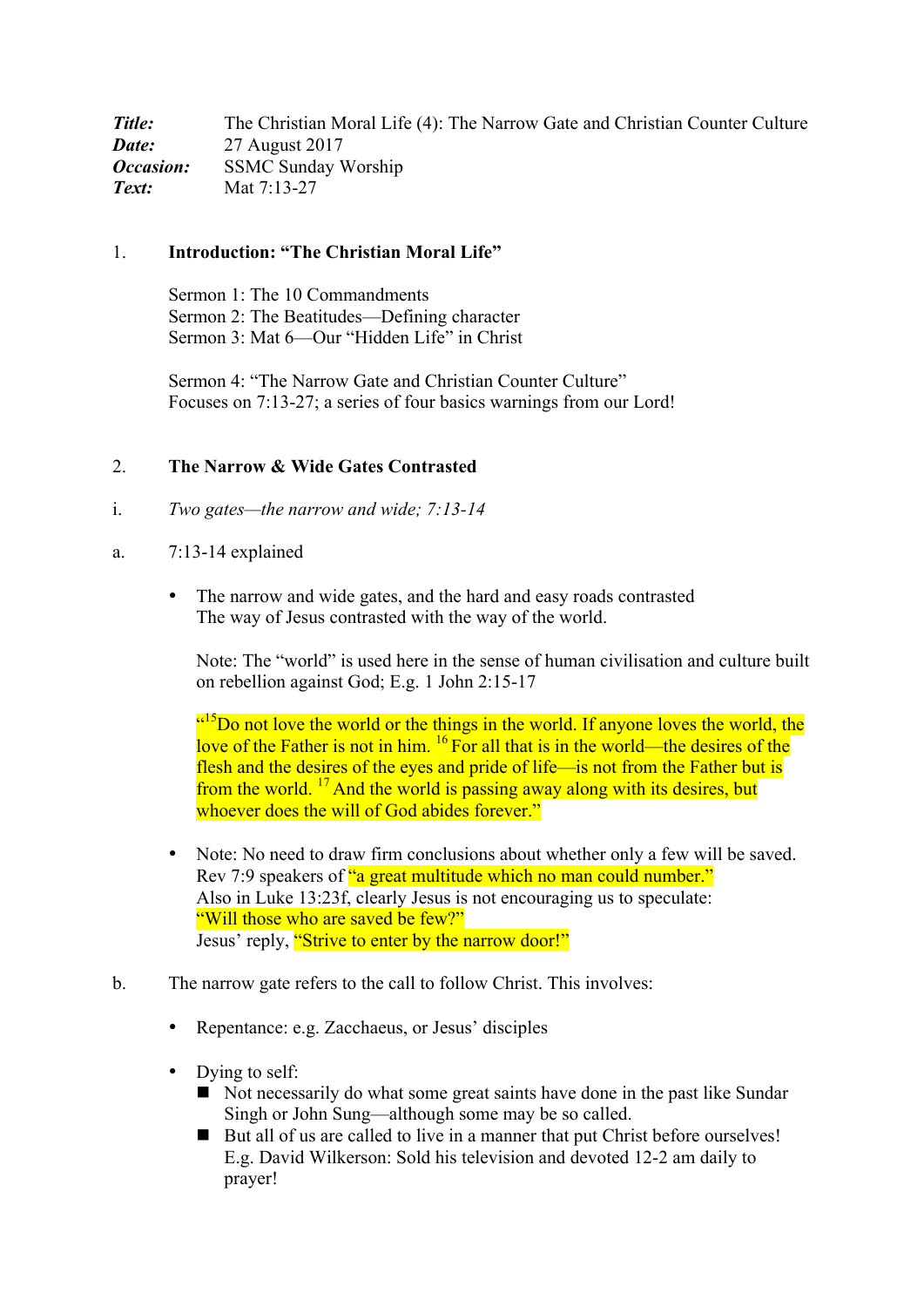Kilners: Opened their homes to overseas students over some 30 years!

- The world is deeply seductive: cf. Satan's temptation of Jesus, and many of us have fallen; e.g.
	- Corrupt practices; "money, sex and power" or gluttony, etc.
	- ! Preaching a watered down gospel; e.g. Sing taxi driver's response when asked about what he thought of the pastor of City Harvest

#### ii. *Two kinds of prophets—true and false; 7:15-20*

- Prophets are God-spokespersons:
	- forth-telling and sometimes foretelling
	- $\blacksquare$  OT background: True and false!
- Today it would apply not just to prophets as such, but also especially pastors, missionaries and preachers of the Gospel.
- In the Bible, we are reminded that we should always test prophets!
	- **1** 1 Thess 5:20 & 21a;  $\degree$  Do not despise prophecies, but test everything ..."
	- $\blacksquare$  The Early Church has got some very down to earth ( $\&$  humorous) teaching on how to test travelling prophets and teachers; cf. *Didache* (Para 12):

"**4.** Let every Apostle who comes to you be received as the Lord,

**5.** But let him not stay more than one day, or if need be a second as well; but if he stay three days, he is a false prophet.

**6.** And when an Apostle goes forth let him accept nothing but bread till he reach his night's lodging; but if he ask for money, he is a false prophet… **8.** But not everyone who speaks in a spirit is a prophet, except he have the behaviour of the Lord. From his behaviour, then, the false prophet and the true prophet shall be known.

**9.** And no prophet who orders a meal in a spirit shall eat of it: otherwise he is a false prophet.

**10.** And every prophet who teaches truth, if he do not what he teaches, is a false prophet…

**12.** But whosoever shall say in a spirit "Give me money, or something else," you shall not listen to him; but if he tell you to give on behalf of others in want, let none judge him."

In light of the above, what are we to think of many of travelling preachers and prophets today?

E.g. American preachers (Cerullo, Swaggart, etc.) and now some African ones?

## iii. *Two kinds of disciples and ministers; 7:21-23*

- 7:21-23 should warn us against taking anything for granted!
- Cf. Paul in 1 Cor 9:27; "But I discipline my body and keep it under control, lest after preaching to others I myself should be disqualified."
- How is this possible? They appear so gifted and anointed? Possible answers: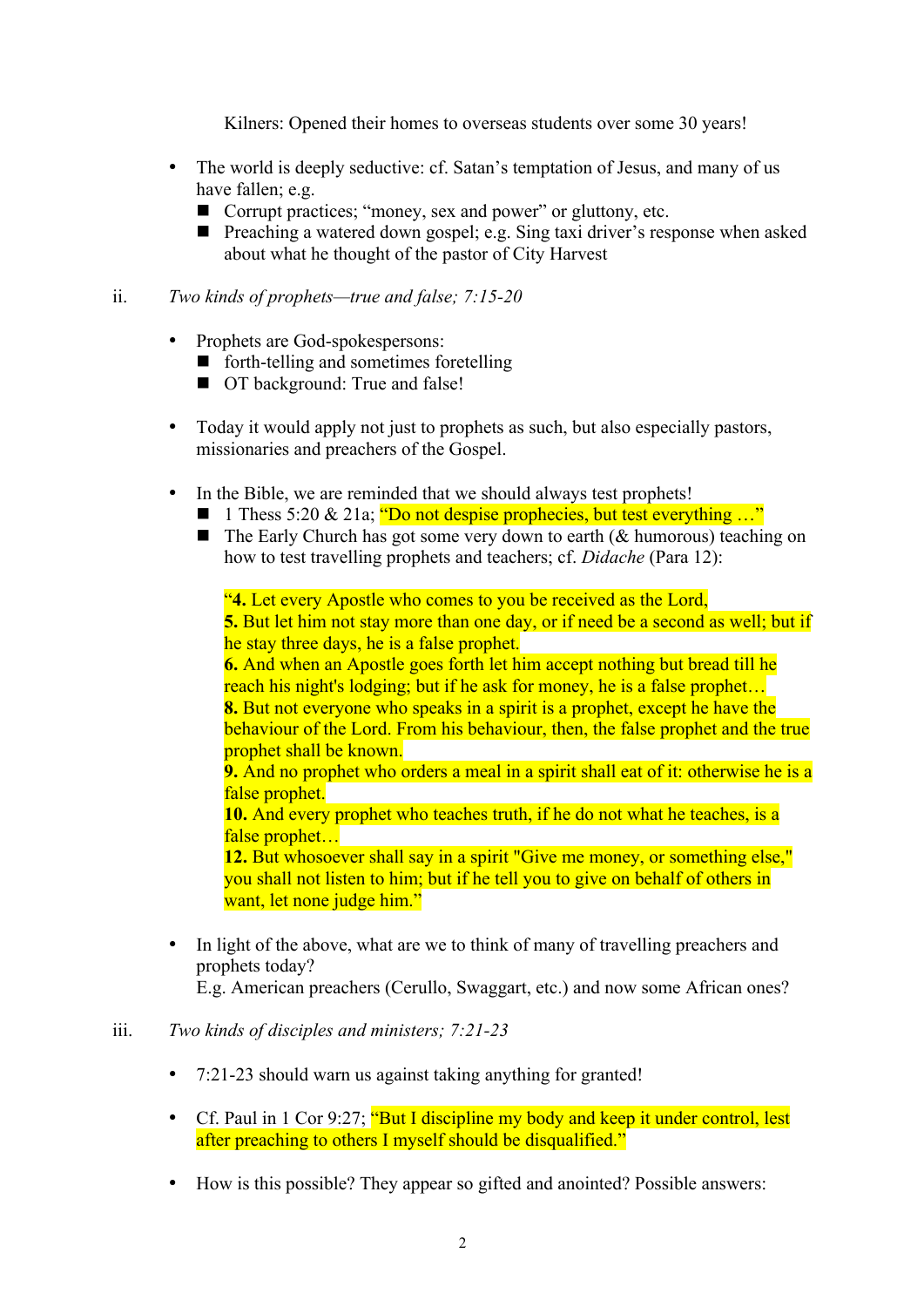- Cf. Samson; "For the gifts and calling of God are irrevocable." (Rom 11:29)
- $\blacksquare$  There times when a person with "gifts" may not be empowered by the Holy Spirit but by demonic powers. (e.g. exercise of *Qi* in Chinese culture)
- Note: If we think that God should withdraw His gifts to those who sin, then all of us are goners!
- Point: Do not be impressed with outward appearance or achievements or successes in the eyes of the world! Back to 7:20!
- iv. *Two foundations; 7:24-27*
- a. 7:24-27 explained:
	- Explain vv.24-27
	- Cf. Mat 5:17-18
- b. The denial of truth (1): This happens in different ways. Many believe in truth, but we live in untruth.
	- We know what is true, but for our own convenience or selfish gain we lie to others and also to ourselves!
	- Others are pragmatist! What works is true for them! Pilate in John 18:38; "What is truth?" is the perfect example!
- c. The denial of truth (2): But there is a deeper problem today, which is that some deny that there is such a thing as truth.
	- Modernity and post-modernity: many often use these words loosely without understanding them properly.

Philosophically, these are products of the Enlightenment:

- $\blacksquare$  Modernity: Only logical and scientific truths are true; there is no such thing as religious or moral truths. The latter is a matter of taste and choice.
- ! Post-modernity goes one step further: There is no such thing as truth *per se*, only a matter of perspective.
- This is where the western world stands at the moment
	- $\blacksquare$  Among the philosophers, university academics, many in the media, political leaders, and many in the centres of cultural influence today.

The best example comes from Harvard & its motto, "Veritas": For more than 200 years, it was followed by reference to John 8:32! Originally the full motto was: "Truth for Christ and the Church." Years ago the words, "for Christ and the Church" were dropped. Today, Harvard does not even believe that there is such a thing as truth in religious and moral beliefs—as the President told the entering class two years ago!

(One website, dated 2007, stated: "It remains to be seen, however, how soon the word Veritas would disappear from the shield. 'Truth' is simply not a concept favored by our postmodernist society.")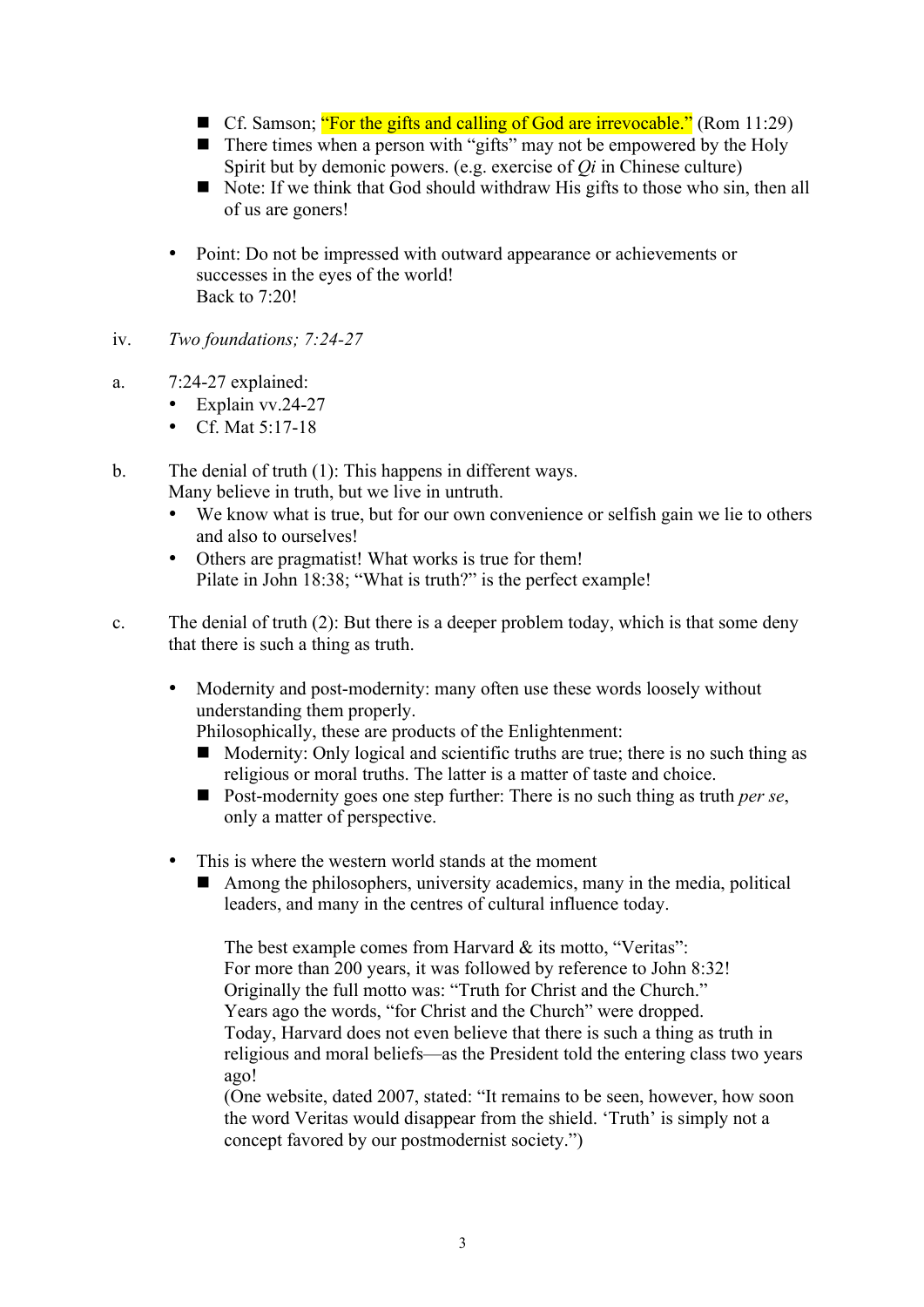! For these: God is irrelevant, truth is dead, and the modern world does not need either.

The result is a hardline secularism which rejects beliefs in God, Christ and the Gospel, and in morality.

- Result: LGBT issues and sexual freedom, abortion rights (pro-choice) ...
- $\blacksquare$  Because of this, the Gospel will increasingly face a hostile world in the west; and the churches will slowly die, unless God intervenes!
- But the picture in the Asia, Africa and L America is similar and yet, fundamentally different.
	- Similar in that our cultures are influenced by western cultures. The surface effects of modernity and post-modernity are infecting our worlds, especially the youth: sexual freedom, LGBT issues, pornography, individualism, disrespect for authority, etc.
	- But we are fundamentally different in that we have not accepted the Enlightenment's teaching that there is no such thing as truth! Our intellectuals and our belief systems are still conditioned by our own ways of thinking and belief. E.g. We have no problems with the supernatural and the miraculous!

Or, most still believe in God or some supernatural being. The dominant way of thinking in our culture is not controlled by a hardline

secularism which openly and aggressively denies God.

- When then? Two very important implications:
	- To the extent that our culture are being influenced by the western on the surface level, we can now understand why the modern generation face so much pressure!
	- $\blacksquare$  But to the extent that our culture has not accept the hardline secularism and unbelief of western culture, we have a much easier battle than Christians in the west.
		- [1] We must teach our young and prepare them to face the intellectual battles of today—the problems of Enlightenment philosophy, apologetics, ethics, etc.
		- [2] We must teach systematically from the Bible, with careful interpretation, etc.

## Note: ON BOTH MOST CHURCHES IN MALAYSIA ARE FAILING BADLY!

d. This brings us back to the two foundations that Jesus is talking about. Are we building our churches on solid rock!?

# 3. **Summing-up**

## i. *The Narrow Way or Gate*

We have looked at the theme of Christian Moral living based on 10C and Sermon on the Mount.